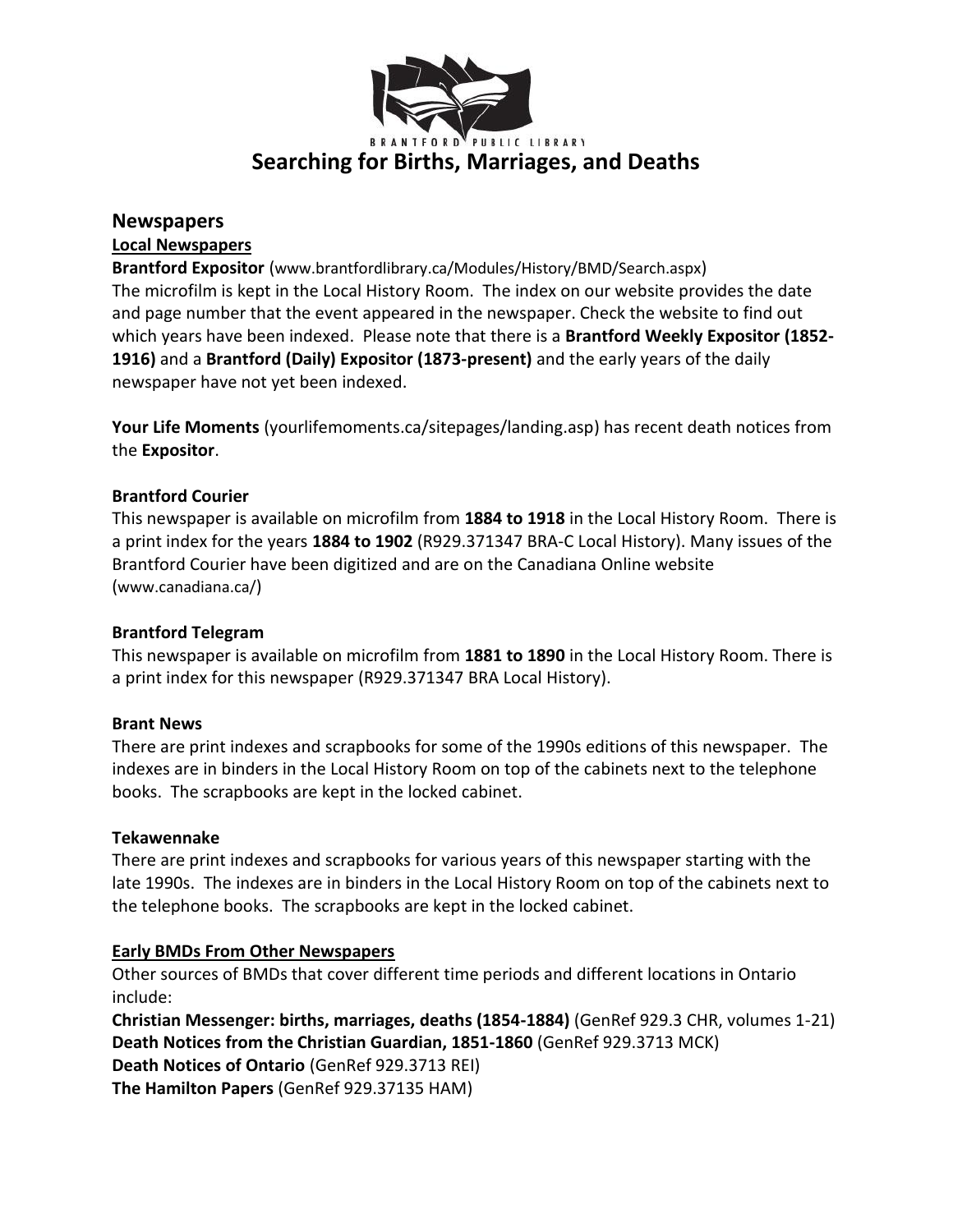#### **Internet Resources**

Other public libraries, archives, etc. may have their own BMD databases. Online examples are: **Halton Newspaper Index** (Halton Hills, Burlington, Milton, Oakville) (news.halinet.on.ca/) **Norfolk Genealogy** (www.nornet.on.ca/~jcardiff/b-m-d/index.html) **Oxford County Library** (Ingersoll) (www.ocl.net/Services/Local-History/Ingersoll/Ingersoll-Newspaper-Indexes) **Woodstock Public Library** (woodstock.news.halinet.on.ca/search)

#### **Recent BMDs on the Internet**

For more recent death notices you can check the websites of the different newspapers. The notices are available for varying lengths of time, depending on the newspaper. Examples: **Globe and Mail** (www.legacy.com/obituaries/theglobeandmail/) **Hamilton Spectator** (www.legacy.com/obituaries/thespec/browse) **Ottawa Citizen** (ottawacitizen.remembering.ca/) **Stratford Beacon-Herald** (stratfordbeaconherald.remembering.ca/)

#### **Other Websites**

There are other websites that index BMDs for various newspapers from Canada, the United States, and other countries. Examples include: **Remembering.ca** (www.remembering.ca/) **Legacy.com Obituaries** (www.legacy.com/search) **Online Searchable Death Indexes & Records for the U.S.A.** (www.germanroots.com/deathrecords.html)

#### **Ancestry**

Check Ancestry often since new records and new databases are always being added. Australia and New Zealand Obituary Index, 2004 - current Canada Obituary Collection, 1898 - current U.K. and Ireland Obituary Index, 2004 - 2019 U.S. Obituary Collection, 1930 - current

# **Cemetery Records**

#### **Brant County**

All of the cemeteries in Brant County have been transcribed by members of the Brant County Branch of the Ontario Genealogical Society. We have print copies of these indexes on the top of the microfilm cabinets in the Local History Room.

#### **Other Counties in Ontario**

Most of the cemeteries in Ontario have been transcribed by local genealogical society branches. These publications can be purchased from the branches. A lot of the Ontario cemetery transcriptions (completed up until December 2000) were microfilmed and are available through interlibrary loan from the Archives of Ontario. The list of cemeteries and reel numbers are available on their website (www.archives.gov.on.ca/en/microfilm/cemetery.aspx).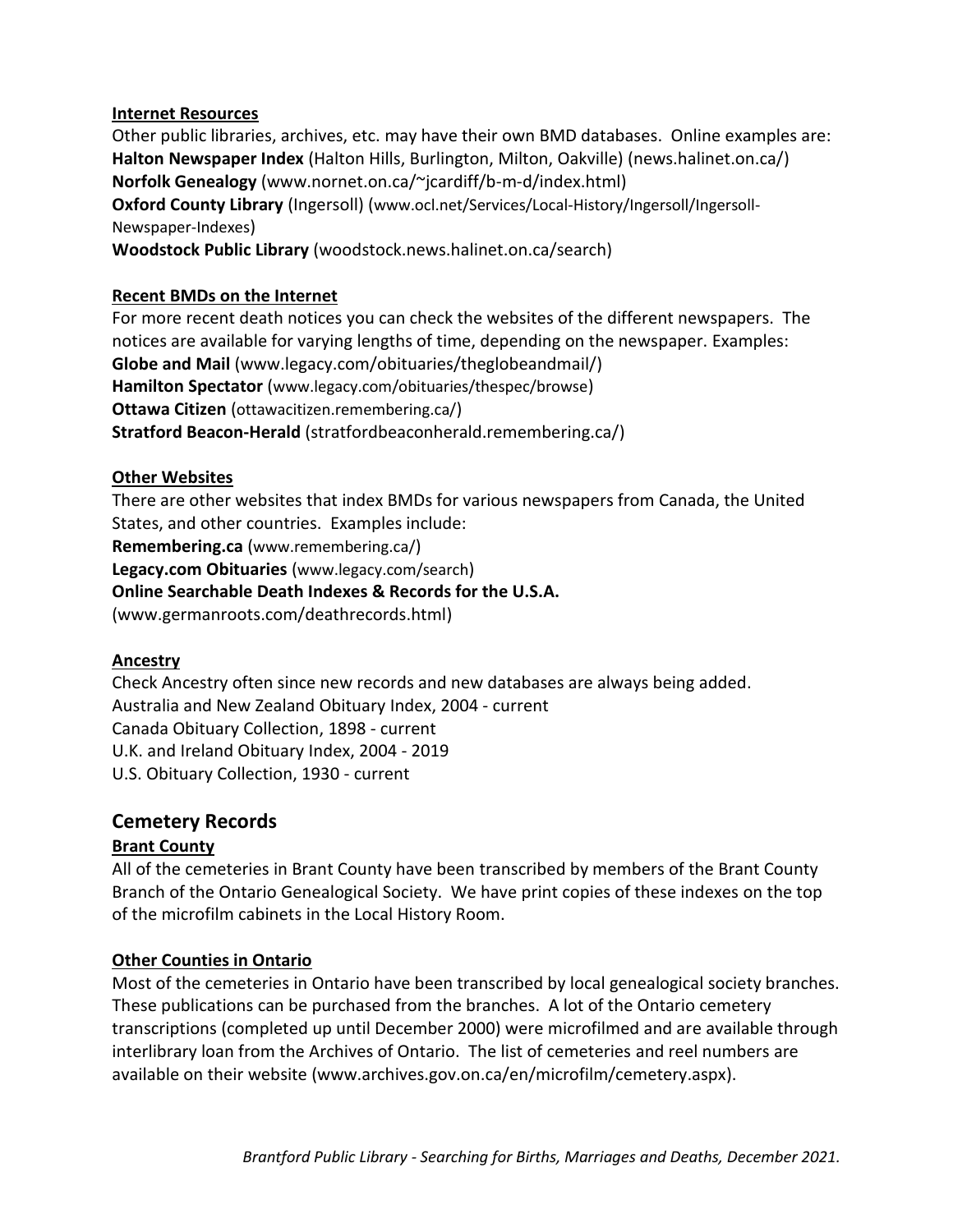#### **Internet Resources**

#### **Ontario Cemetery Finding Aid** (ocfa.islandnet.com/)

Searchable index of more than 3 million Ontario burials; this website has not been updated since 1998 so recent burials will not be listed

### **TONI (The Name Index)** (ogs.on.ca/databases/toni/)

A searchable database created by the Ontario Genealogical Society with cemeteries included (look for t = tombstone for burial records)

#### **Canada Genweb Cemetery Project** (cemetery.canadagenweb.org/)

Provides a list of known cemeteries in Canada, their location, links to online transcriptions, indexes, photographs, and links to where you can purchase the cemetery transcripts if they are not available online.

#### **Canadian Headstones** (canadianheadstones.com/)

The goal of this website is to get digital images and complete transcriptions of headstones in cemeteries across Canada; over 1,993,000 records so far.

# **British Columbia Cemetery Finding Aid** (bccfa.islandnet.com/)

A searchable database which provides the surname, cemetery name, and location of over 344,000 interments. This website is not being updated so recent burials will not be listed.

#### **Saskatchewan Cemeteries Project** (www.rootsweb.ancestry.com/~cansacem/)

1,750 of the more than 3,300 cemeteries in the province are transcribed or photographed on this site.

#### **Find a Grave** (www.findagrave.com/)

-search for the graves of ancestors buried in Canada, the United States, England, and other countries

# **Gravestone Photographic Resource** (www.gravestonephotos.com/)

An international directory of grave monuments for various countries, including: Australia, Canada, England, Italy, and New Zealand.

#### **Interment.net** (www.interment.net/)

Has thousands of cemetery records from the United States, Canada, England, Ireland, Australia, New Zealand, and other countries.

# **Government Records**

#### **Ontario Vital Statistics**

Vital statistics registration started in 1869 in Ontario. The following years have been released to the Archives of Ontario by the provincial government. Another year in each series is released every year. We have the index reels on microfilm in the Local History Room for. **Births:** 1869-1917 (MS 931 Series)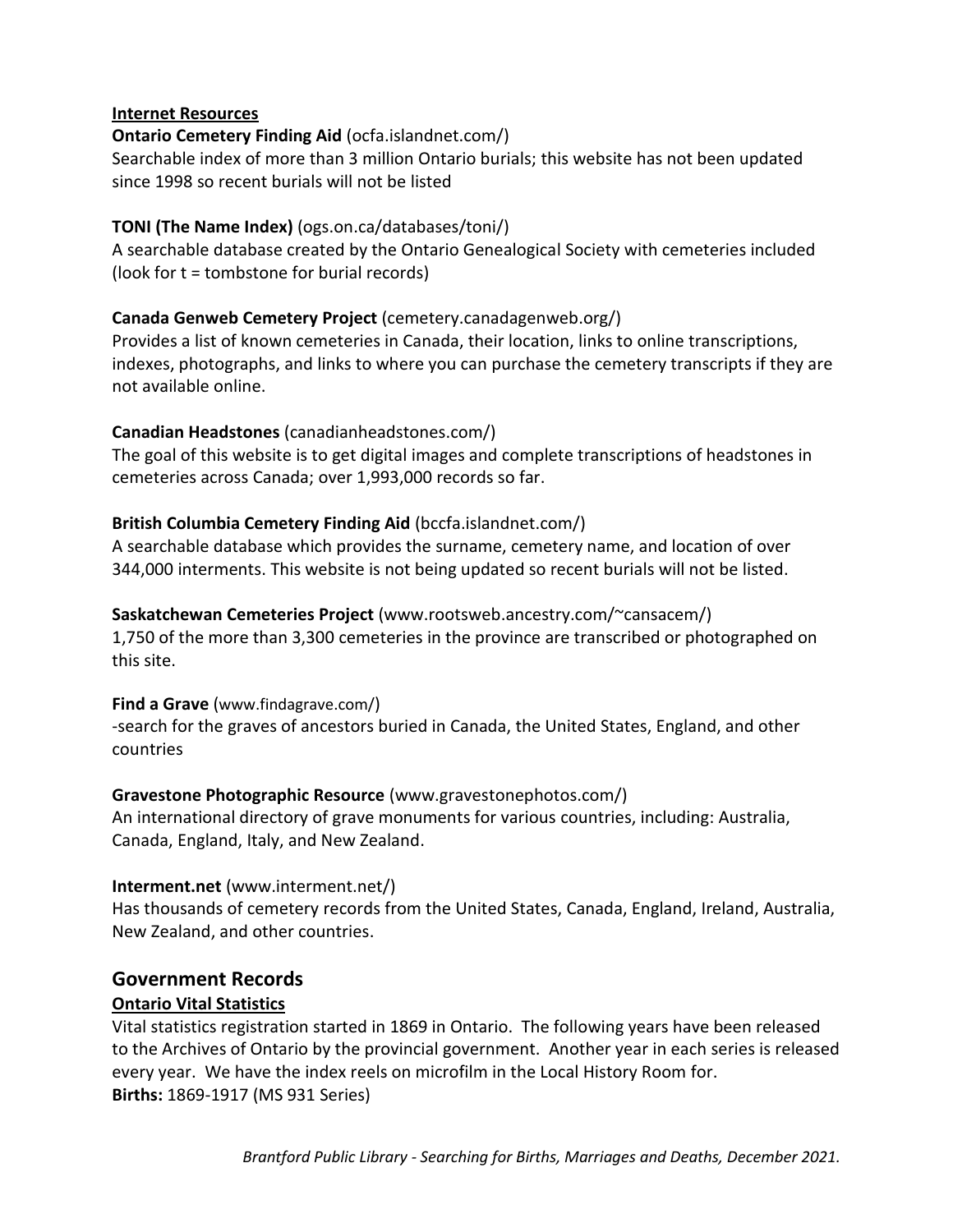**Marriages:** 1873-1932 (MS 934 Series) (For marriages that occurred between 1869 and 1873 check: **Index to Marriage Registrations of Ontario, Canada, 1869-1873**, GenRef 929.3713 RUM, Books 1-6) (**Note:** Marriages are now available to 1938) **Deaths:** 1869-1942 (MS 937 Series) (**Note**: Deaths are now available to 1948)

The indexes are in alphabetical order by surname. There are multiple years on early reels (e.g., MS 937 Reel 1, Deaths Index, A, 1869-1919). As additional years are microfilmed they are put on separate reels (e.g., MS 937 Reel 15, Deaths Index, A-Z, 1927). You need the registration number from the index to request the reel containing the actual registration of the event through interlibrary loan. To find out which reel is needed you must check the Archives of Ontario catalogue (in a binder on top of the microfilm cabinet in the Local History Room) or the Archives' website (www.archives.gov.on.ca/en/microfilm/v-contents.aspx).

To find the correct reel in the catalogue:

1. Find the right section (births, marriages or deaths).

2. Find the appropriate year. Note: Some events are not registered in the year in which they occurred so be sure to check the two-digit registration year after the registration number. 3. Locate the range of numbers that the registration number falls between to get the correct reel number. The specific series and reel number must be listed on the interlibrary loan form (e.g., MS 929 Reel 142). If the registration number is between 200,000 and 399,999 it was a delayed registration recorded after the year that the event occurred. Remove the first digit (the "2" or the "3") and look for the rest of the registration number. In some cases, there may be registration numbers greater than 400,000. Consult the Archives' website to see what you have to do to get these records.

Note: For further assistance in finding these records you can follow the steps listed in the Vital Statistics Records research guide

(www.archives.gov.on.ca/en/access/documents/research\_guide\_202\_vital\_statistics\_EN.pdf) on the Archives of Ontario website.

Things to remember:

1. Many registrations were not sent in, especially during the early years of vital statistics registration since the Clerks who were responsible didn't consider it a priority.

2. There may be errors so variations of surnames and/or given names should be checked (sometimes no first name is listed).

3. Sometimes pages of the index may be missing or out of focus so check the beginning of the film for possible retakes.

4. Entries with surnames too difficult to read have been indexed under "U" for "unknown".

#### **Ancestry**

The Ontario Vital Statistics are available on Ancestry. In most cases you can view the original image.

**Ontario, Canada Births**, 1858-1915

**Ontario, Canada Marriages**, 1826-1938 (includes district and county marriage records) **Ontario, Canada Deaths**, 1869-1948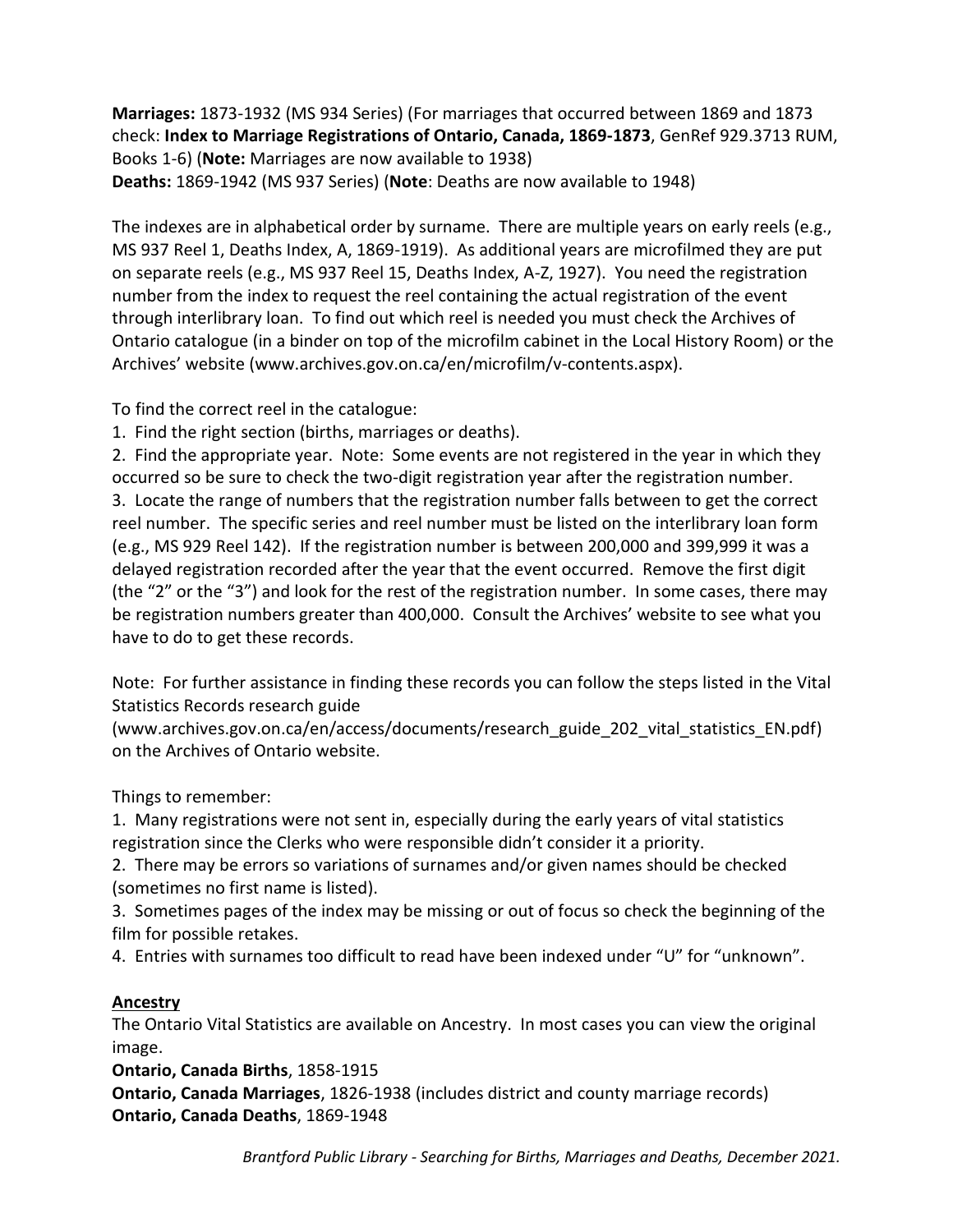#### **Family Search**

The Ontario Vital Statistics are available on Family Search. In most cases you can view the original image. **Ontario, Canada Births**, 1869-1912 **Ontario, Canada Marriages**, 1869-1927 **Ontario, Canada Deaths**, 1869-1937

# **Internet Resources**

**Divorces in Canada (1841-1968)** (www.bac-lac.gc.ca/eng/discover/vital-statistics-birthsmarriages-deaths/divorce-1841-1968/Pages/search.aspx) Search for divorces in Canada, which during this time period were granted by private acts of the Parliament of Canada.

# **Official Vital Statistics in Other Provinces Available on the Internet**

**British Columbia** (search-collections.royalbcmuseum.bc.ca/Genealogy/basicSearch) Baptisms (1836-1888); Births (1854-1903); Marriages (1859-1945); Deaths (1872-2000) Can now view many of the registrations online

# **Manitoba** (vitalstats.gov.mb.ca/Query.php)

Births more than 100 years ago; Marriages more than 80 years ago; Deaths more than 70 years ago

**New Brunswick** (archives.gnb.ca/Archives/default.aspx?culture=en-CA) Includes provincial registrations of birth (1870-1925); marriages (1847-1970), and provincial returns of deaths (1815-1970)

**Newfoundland and Labrador** (ngb.chebucto.org/) Different records available for different locations and years

# **Nova Scotia** (www.novascotiagenealogy.com/)

Births (1864-1877, 1908-1919); Delayed Births (1830-1919); Marriage bonds (1763-1864); Marriage registrations (1864-1945); Deaths (1864-1877; 1908-1970)

# **Prince Edward Island** (www.gov.pe.ca/parosearch/)

Searchable database which includes baptisms (1777-1923), marriages (1827-1919), and deaths (1906-1968)

# **Saskatchewan** (genealogy.ehealthsask.ca/vsgs\_srch.aspx) Births more than 100 years ago; Deaths more than 70 years ago; Marriages more than 75 years ago (have not started yet)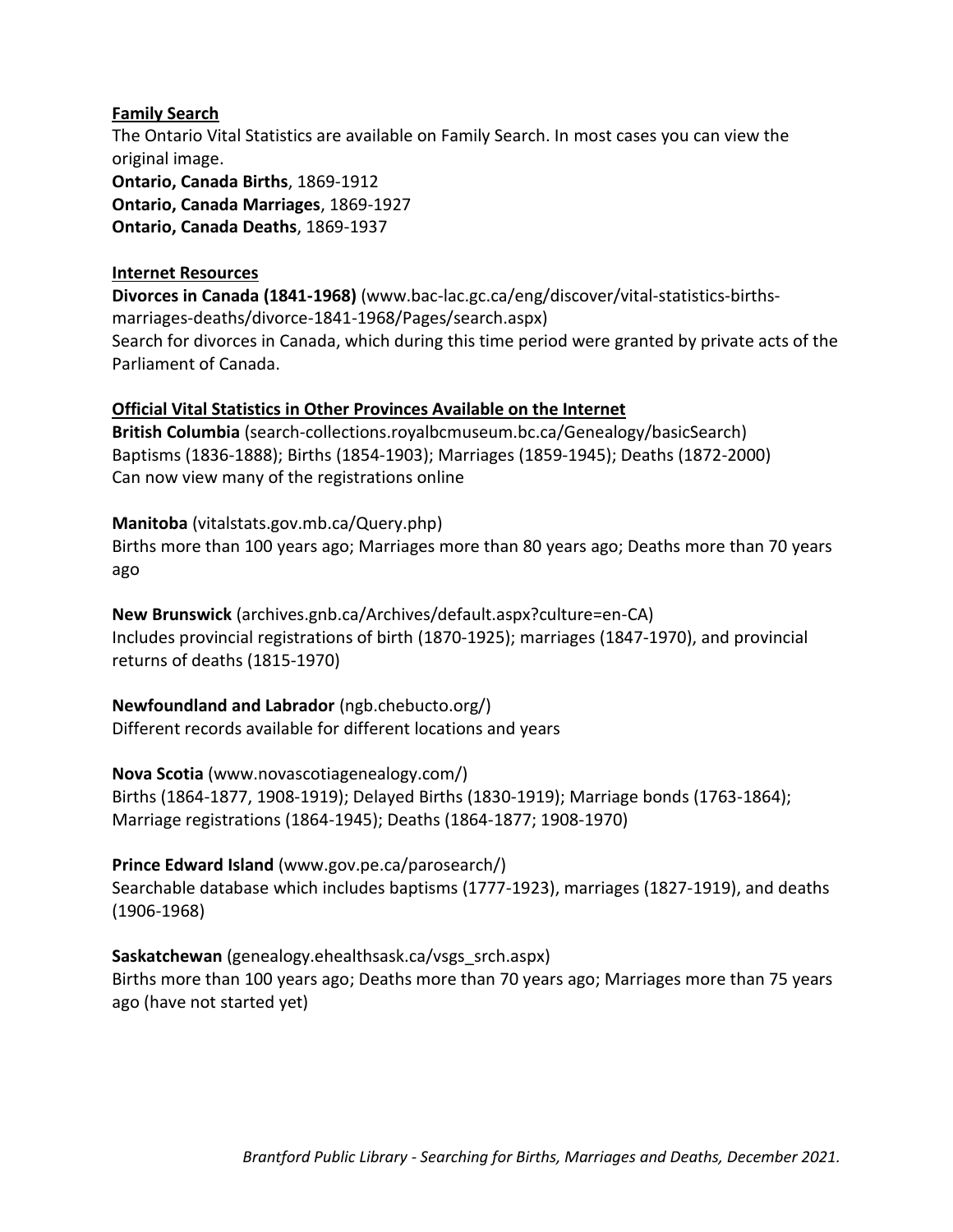# **Church Records**

To find church records you need to:

- 1. Figure out the family's location at a specific time.
- 2. Find out their religious affiliation (try the census).

3. Discover the location and the name of the appropriate church, minister, circuit or mission through historical reference material.

4. Find out if the relevant registers still exist and where they are currently kept.

# **Finding Aids**

1. Branches of genealogical societies may have published records for the churches in their area. Check the publication lists for the different branches in the appropriate area. Examples in our local history collection include: **Dumfries Street Presbyterian Church, Brantford, Ontario: baptism register 1821-1857**, **Grace Anglican Church burials: 1836-1867**, **Mohawk Church baptisms, marriages, burials 1827-1836**.

2. **Checklist of Parish Registers**, published by the National Archives, lists the microfilm that they have. We have the 1986 edition at Genealogy Reference 929.371 PUB.

3. Church records collection at the Archives of Ontario – listing of microfilm they have is on their website (www.archives.gov.on.ca/en/microfilm/church\_records.aspx). The Archives has some Catholic Church marriage registers on microfilm and you can check the index, **Roman Catholic Marriage Registers in Ontario, Canada 1828-1870**, compiled by Renie Rumpel (Genealogy Reference 929.3713 RUM) to see if these microfilms would be useful.

4. To find Anglican Church records, you need to locate the correct Anglican diocese archives.

# **Print Resources**

# **District Marriage Registers (1831- )**

Registers for 17 out of the 20 districts have survived (Dalhousie, Midland, and Niagara did not survive). The time periods covered by these marriage registers are not all the same since it depends on when the district came into existence, ceased to exist or when portions became part of new districts. Only 5 of these district registers have oaths and affidavits of marriages performed before 1831: Home, Johnstown, London, Ottawa, and Western Districts. Sometimes these volumes have lists of baptisms and burials as well. This series is in print (GenRef 929.3713 WAL) and on microfilm (MS 248 Reels 1-4, 13).

# **County Marriage Registers (1858-1869)**

These registers were kept from January 1, 1858 until civil registration began in Ontario on July 1, 1869. Sometimes there are marriages included that were performed before or after these dates and sometimes there are gaps in the record keeping between 1868 and 1869 during the transition to official record keeping by the province. This series is in print (GenRef 929.3713 COU) and on microfilm (MS 248 Series).

# **Wesleyan Methodist Central Registry of Births & Baptisms**

This registry covers Ontario and part of Quebec and is most useful for 1840-1873. However, it is not a complete listing of all baptisms from this time period. These baptisms are listed on a website (freepages.genealogy.rootsweb.ancestry.com/~wjmartin/wm-index.htm) and many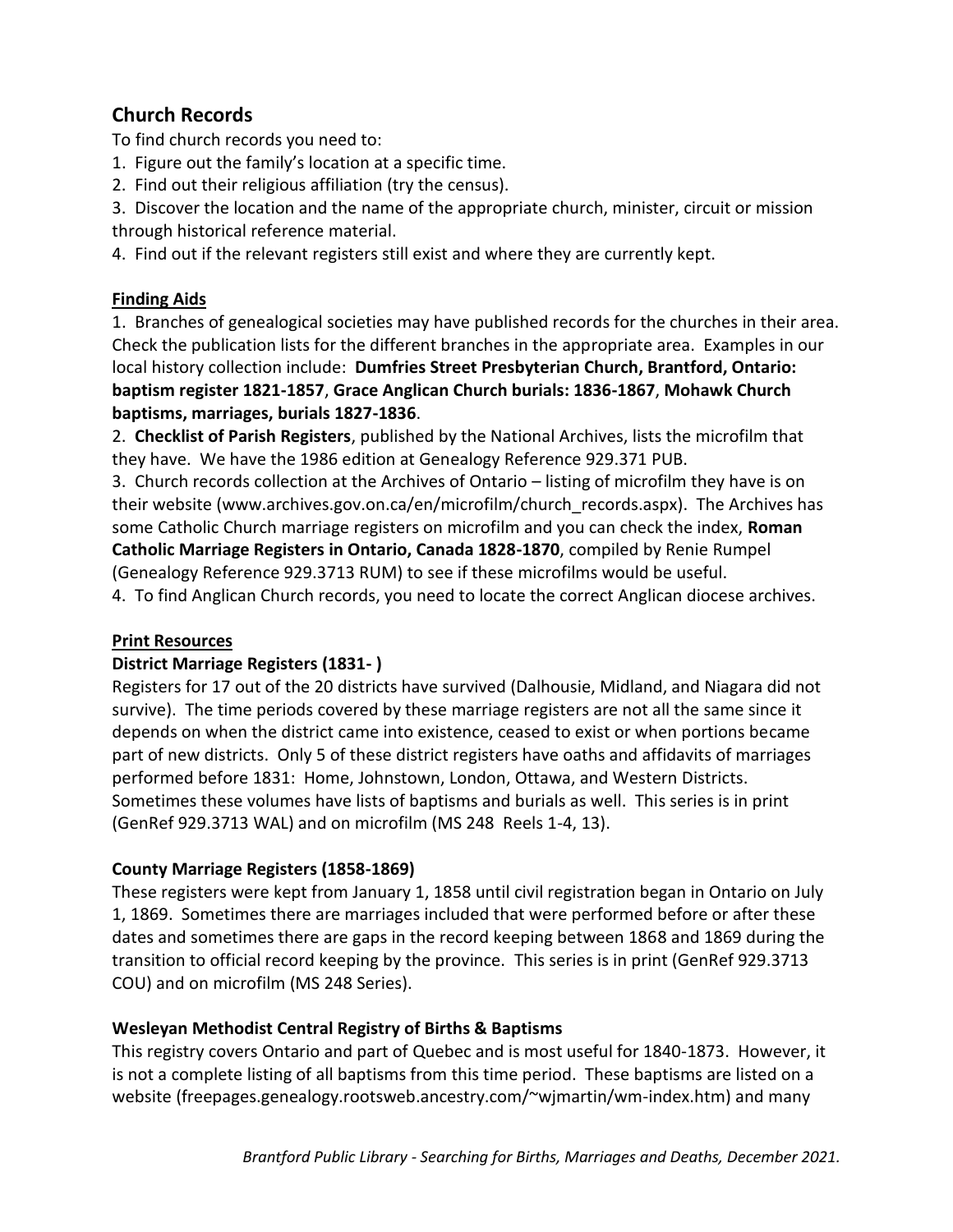genealogical societies have compiled the ones listed for their county into a book (e.g., Wesleyan Methodist Baptismal Register for Brant County, R283.71347 WES Local History).

# **Primitive Methodist Baptism Register-Markham Circuit**

An index to this register was published in the Ontario Genealogical Society's periodical **Families** in 1989 and 1990. We have this periodical in the Genealogy Reference section of the Local History Room.

# **Methodist Episcopal Church Niagara Conference Baptismal Register**

This register includes baptisms for 1849-1906 (predominantly 1858-1886) and covers much of southern Ontario. An index to the register was published in two parts by the OGS and includes all information in the register except the name of the minister performing the baptism. The **Index to Niagara Conference Methodist Episcopal Church baptismal register, 1849-1886: a guide for genealogists** by Louise I. Hope in the Local History Room (R287.632 HOP Local History).

# **Marriage Banns, Bonds & Licences**

Thomas B. Wilson published **Marriage Bonds of Ontario, 1803-1834**, an index and partial abstraction of surviving Ontario marriage bonds (GenRef 929.3713 WIL). Library and Archives Canada has a searchable database, Upper and Lower Canada Marriage Bonds (www.baclac.gc.ca/eng/discover/vital-statistics-births-marriages-deaths/marriage-

bonds/pages/marriage-bonds-upper-lower.aspx) which provides references to: 7899 marriage bonds for Upper Canada (Ontario) issued between 1803 and 1845 and 2960 marriage bonds for Lower Canada (Quebec) issued between 1779 and 1858.

# **Vital Records of Upper Canada/Canada West**

Dan Walker and Fawne Stratford-Devai have compiled church records from different sources in the Niagara District , the Gore District, and the Dalhousie District for various years (GenRef 929.3713 WAL). For example, one of the Gore District volumes includes: Dumfries Street Presbyterian Church, Paris, Ontario, baptisms, 1821-1857 and Knox Presbyterian church, Hamilton, Ontario, baptisms 1833-1857, marriages 1834-1857, burials 1841-1857.

- Vol. 1, pt. 1, Niagara District, 1795-1856
- Vol. 1, pt. 2, Niagara District, 1792-1849
- Vol. 1, pt. 3, Niagara District, 1816-1866
- Vol. 1, pt. 4, Niagara District, 1820-1869
- Vol. 2, pt. 1, Gore District, 1818-1857
- Vol. 2, pt. 2, Gore District, 1824-1869
- Vol. 2, pt. 3, Gore District, 1806-1869
- Vol. 3, pt. 1, Dalhousie District, 1825-1869

# **Examples of Church Records from Specific Counties in Ontario**

# **Halton-Peel marriages performed at St. James Anglican Cathedral, Toronto 1800-1896**.

Oakville, Ont.: Ontario Genealogical Society, Halton-Peel Branch, 1998. (GenRef 929.3713533 HAL-SJ)